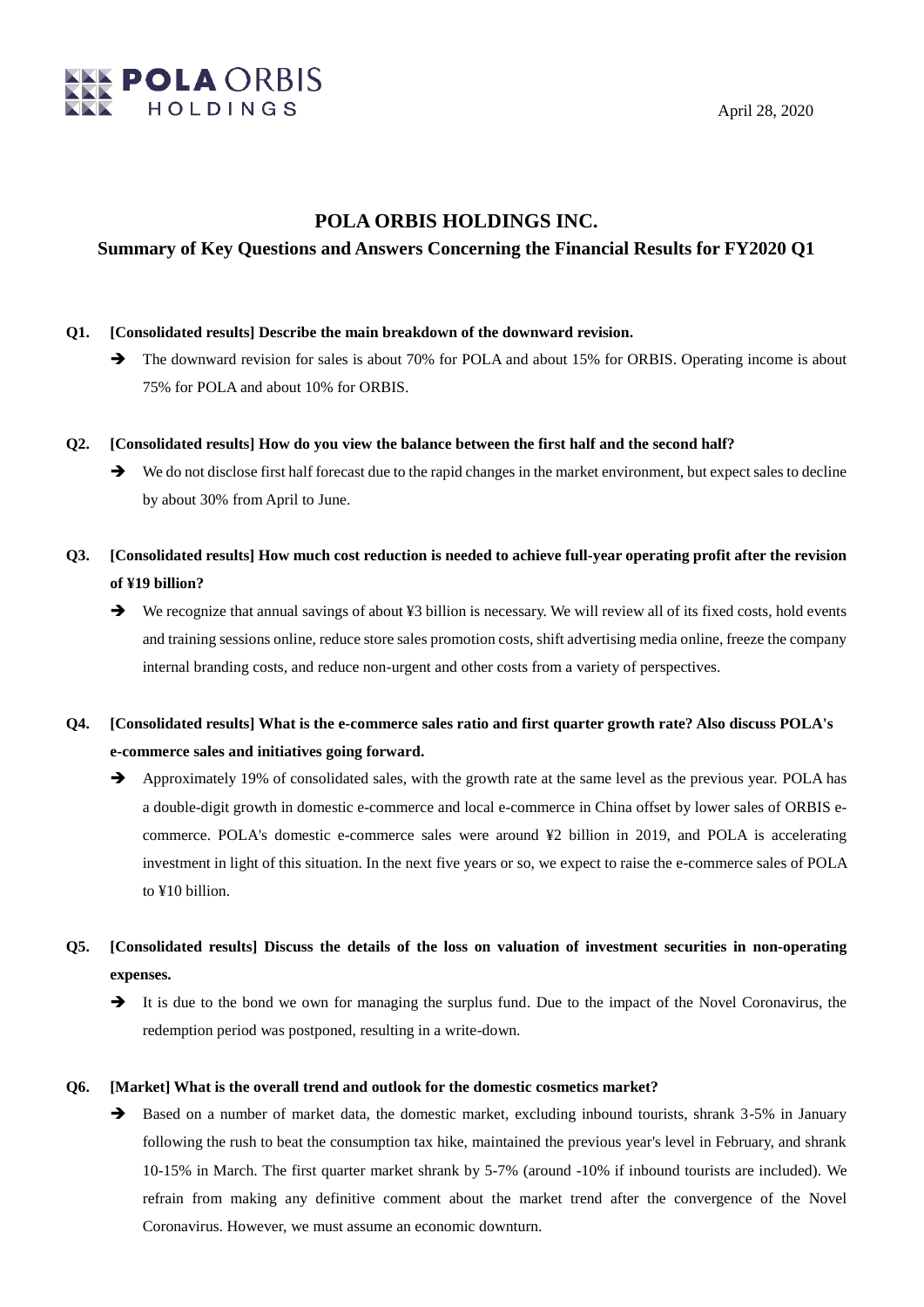#### **Q7. [Market] How do you view demand for high-priced cosmetics in the market?**

In an economic downturn, it is assumed that there will be a downtrend from the mid-price range to the low-price range. In the situation of the Novel Coronavirus, there is a trend where skin care is certain, and makeup only consists of eye makeup. The acceleration of digitization and the advancement of staying at home will impact makeup products. We believe an approach to health and beauty from the inside is needed.

#### **Q8. [POLA brand] What about the activities of the Beauty Directors?**

We prohibit aesthetics, touch-ups, and other direct contact with customers' skin, and sales activities such as product sales at stores are kept to a minimum. Many stores also have temporary closures or shortened operations.

### **Q9. [POLA brand] How can we view the recovery timing of aesthetics when social distancing is the standard?**

It is only dependent on the situation of the Novel Coronavirus, and if the anxieties of society and customers are alleviated, it is considered that restraint on aesthetic activities will be resolved and demand will gradually recover.

# **Q10. [POLA brand] What are the subsidies and support measures based on the current situation that the Beauty Directors cannot normally do business?**

If this situation continues, some shops will face severe fixed costs such as rent, so there is a need to consider support measures. However, other costs will be reduced when implementing such support and we do not increase the cost as a whole.

#### **Q11. [POLA brand] Please describe the plan for acquiring customers in POLA e-commerce.**

Improvement of usability and convenience through the website renewal and social media marketing are starting to lead to good results.

## **Q12. [POLA brand] What is the situation for inbound and buyer? Does the company forecast a decline in sales of beauty and health foods?**

First quarter results of inbound and buyer demand were -60% year-on-year, and were basically in line with expectations. As for buyers, the activity in Japan itself is shrinking. We expect sales of beauty and health foods to continue to decline due to the impact of the Novel Coronavirus.

#### **Q13. [POLA brand] What is the inbound outlook for the full year? Is the fourth quarter the time for the turnaround?**

 $\rightarrow$  The outlook was declined to about ¥5 billion. The impact of the Novel Coronavirus is expected to slow down over fourth quarter.

#### **Q14. [ORBIS brand] What are the reasons for the downward revision and the outlook for domestic e-commerce?**

 $\rightarrow$  Currently, all 103 stores in Japan have been temporarily closed, taking into account the impact of the store business, which accounts for about 25% of sales. Domestic e-commerce is also expected to be somewhat harsh due to the impact of the decline in the number of customers.